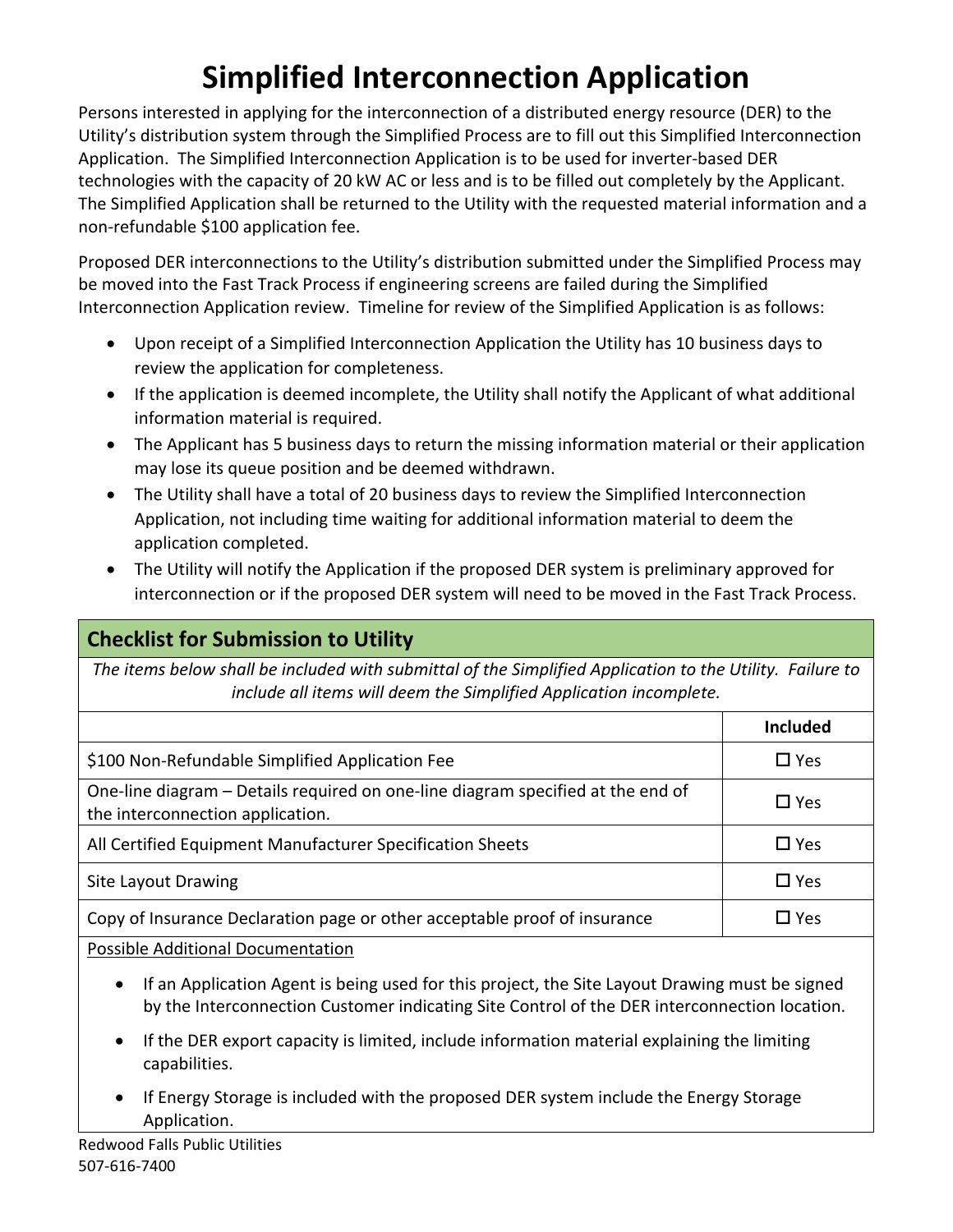## **Simplified Interconnection Application**

| <b>Interconnection Customer</b>                                  |               |        |           |  |
|------------------------------------------------------------------|---------------|--------|-----------|--|
| Full Name (must match the name of the existing service account): |               |        |           |  |
| <b>Account Number:</b>                                           | Meter Number: |        |           |  |
| <b>Mailing Address:</b>                                          |               |        |           |  |
| City:                                                            |               | State: | Zip Code: |  |
| Email:                                                           |               | Phone: |           |  |

| <b>Application Agent</b>                                                                        |                               |  |  |  |  |
|-------------------------------------------------------------------------------------------------|-------------------------------|--|--|--|--|
| Is the Customer using an Application Agent for this application?                                | $\square$ Yes<br>$\square$ No |  |  |  |  |
| If Interconnection Customer is not using an Application Agent, please skip to the next section. |                               |  |  |  |  |
| <b>Application Agent:</b>                                                                       |                               |  |  |  |  |
|                                                                                                 |                               |  |  |  |  |
| <b>Company Name:</b>                                                                            |                               |  |  |  |  |
|                                                                                                 |                               |  |  |  |  |
| Email:                                                                                          | Phone:                        |  |  |  |  |
|                                                                                                 |                               |  |  |  |  |

| <b>For Office Use Only</b>                       |                                  |            |      |
|--------------------------------------------------|----------------------------------|------------|------|
| Application ID:                                  | Queue Number:                    |            |      |
| Date Received:                                   | <b>Application Fee Received:</b> | $\Box$ Yes | ∐ No |
| Date Preliminary Approval Provided to Applicant: |                                  |            |      |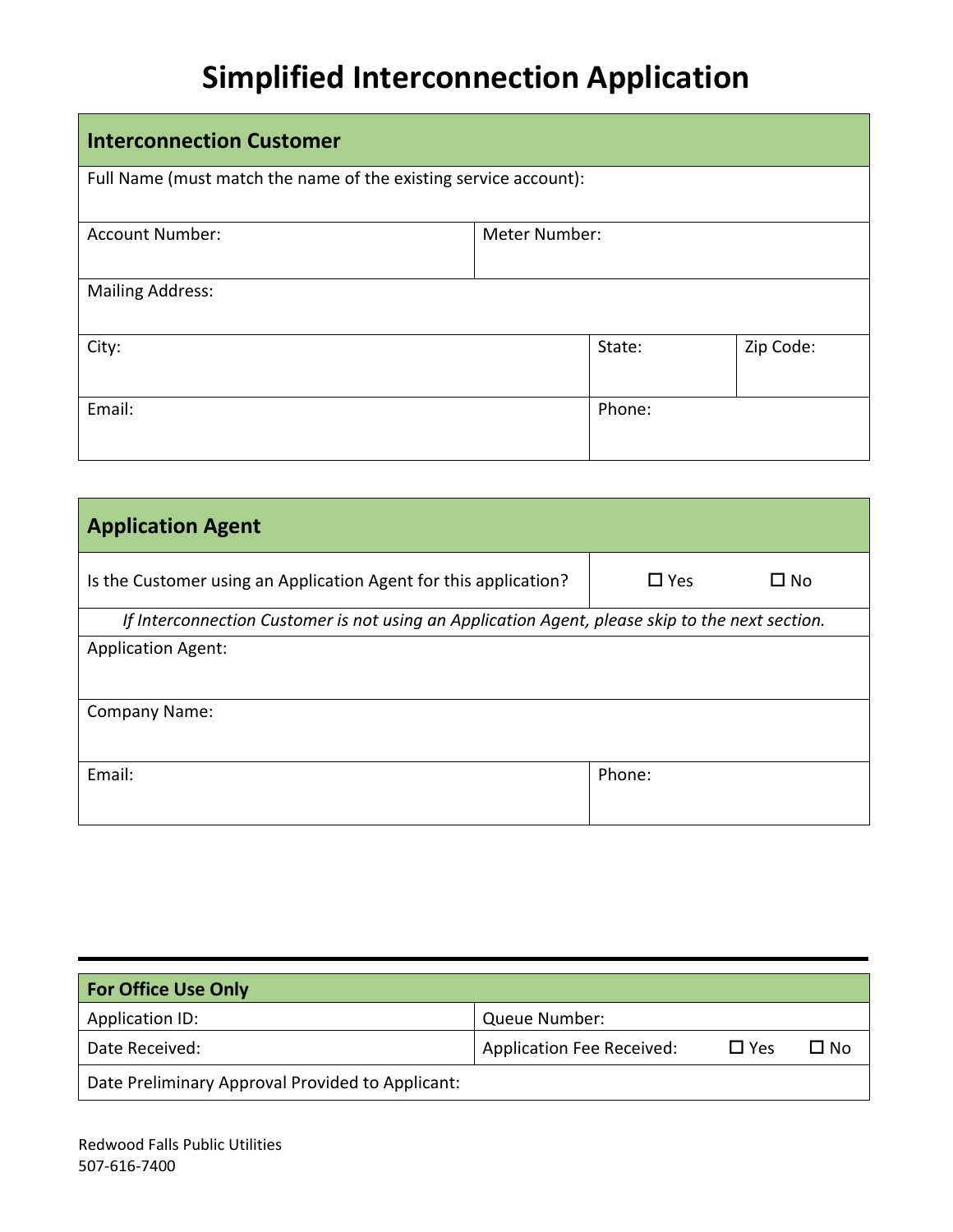| <b>Distributed Energy Resource Information</b>                                                                                                                        |             |                         |               |                          |                  |                               |
|-----------------------------------------------------------------------------------------------------------------------------------------------------------------------|-------------|-------------------------|---------------|--------------------------|------------------|-------------------------------|
| Location (if different from mailing address of Interconnection Customer):                                                                                             |             |                         |               |                          |                  |                               |
| Will the Proposed DER system be interconnected to an existing electric service?                                                                                       |             |                         |               |                          | $\square$ Yes    | $\square$ No                  |
| Is the Distributed Energy Resource a single generating unit or multiple?                                                                                              |             |                         |               |                          | $\square$ Single | $\Box$ Multiple               |
| DER Type (Check all that apply):                                                                                                                                      |             |                         |               |                          |                  |                               |
| $\square$ Solar Photovoltaic                                                                                                                                          | $\Box$ Wind |                         |               | $\square$ Energy Storage |                  |                               |
| $\square$ Combined Heat and Power                                                                                                                                     |             | $\square$ Solar Thermal |               |                          |                  | $\Box$ Other (please specify) |
| DER systems with Energy Storage must also submit the Energy Storage Application to the Utility.                                                                       |             |                         |               |                          |                  |                               |
| <b>Inverter Manufacturer:</b>                                                                                                                                         | Model:      |                         |               |                          |                  |                               |
| Phase Configuration of Proposed DER System:                                                                                                                           |             |                         |               | $\Box$ Single            | $\square$ Three  |                               |
| Aggregate Inverter(s) Nameplate Rating:                                                                                                                               |             |                         | $kW_{ac}$     |                          |                  | $kVA_{ac}$                    |
| Is the export capability of the DER limited?                                                                                                                          |             |                         |               |                          | $\square$ Yes    | $\square$ No                  |
| If the DER export capacity is limited, include information material explaining the limiting capabilities.                                                             |             |                         |               |                          |                  |                               |
| Aggregate DER Capacity (the sum of nameplate capacity of all generation<br>and storage devices at the PCC):                                                           |             |                         |               |                          | $kW_{ac}$        |                               |
| Installed DER System Cost (before incentives):                                                                                                                        |             |                         | \$            |                          |                  |                               |
| <b>Estimated Installation Date:</b>                                                                                                                                   |             |                         |               |                          |                  |                               |
| <b>Equipment Certification</b>                                                                                                                                        |             |                         |               |                          |                  |                               |
| Is the DER equipment certified <sup>1</sup> ?                                                                                                                         |             |                         | $\square$ Yes |                          | $\square$ No     |                               |
| Please list all certified IEEE 1547 equipment below. Include all certified equipment manufacturer<br>specification sheets with the Simplified Application submission. |             |                         |               |                          |                  |                               |
|                                                                                                                                                                       |             |                         |               |                          |                  |                               |

| specification sheets with the simplified ripplication sabilitished. |  |                          |  |  |
|---------------------------------------------------------------------|--|--------------------------|--|--|
| <b>Equipment Type</b>                                               |  | <b>Certifying Entity</b> |  |  |
|                                                                     |  |                          |  |  |
|                                                                     |  |                          |  |  |
|                                                                     |  |                          |  |  |

Redwood Falls Public Utilities 507‐616‐7400 1 Information regarding certified equipment can be found in Section 14 and Section 15 of the Overview Process document.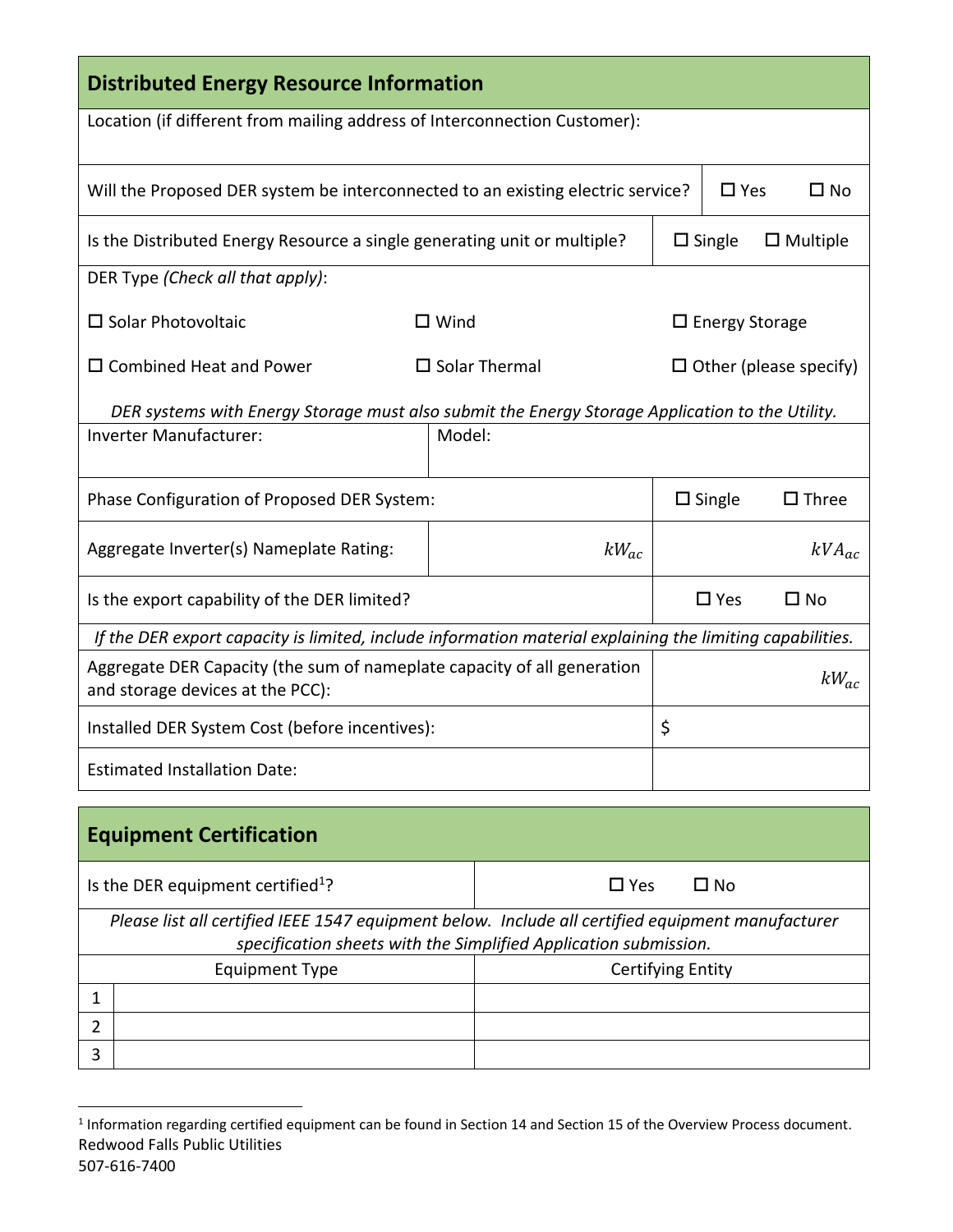#### *Interconnection Agreement*

*Proposed DER interconnections that are also deemed Qualifying Facilities under Minnesota Statutes §216B.164 are eligible to sign the Utility's Uniform Contract for Cogeneration and Small Power Production Facilities. Included in this agreement are payment terms for excess power generated by the proposed DER system the Utility may purchase. In lieu of the Utility's Uniform Contract for Cogeneration and Small Power Production Facilities, the Interconnection Customer may choose to instead sign the Municipal Minnesota Interconnection Agreement (MMIA).* 

| The Interconnection Customer requests an MMIA to be executed in lieu of the |            |           |
|-----------------------------------------------------------------------------|------------|-----------|
| Utility's Uniform Contract for Cogeneration and Small Power Production      | $\Box$ Yes | $\Box$ No |
| Facilities.                                                                 |            |           |

| Disclaimers – Must be completed by Interconnection Customer                         |                 |  |  |  |
|-------------------------------------------------------------------------------------|-----------------|--|--|--|
|                                                                                     | <b>Initials</b> |  |  |  |
| The Interconnection Customer has opportunities to request a timeline extension      |                 |  |  |  |
| during the interconnection process. Failure by the Interconnection Customer to      |                 |  |  |  |
| meet or request an extension for a timeline outlined in the Interconnection Process |                 |  |  |  |
| could result in a withdrawn queue position and the need to re-apply.                |                 |  |  |  |
| Propose DER interconnection to the Utility's distribution submitted under the       |                 |  |  |  |
| Simplified Process may be moved into the Fast Track Process if engineering screens  |                 |  |  |  |
| are failed during the Simplified Application review.                                |                 |  |  |  |

### *Application Signature – Must be completed by Interconnection Customer*

I designate the individual or company listed as my Application Agent to serve as my agent for the purpose of coordinating with the Area EPS Operators on my behalf throughout the interconnection process.

Initials

I hereby certify that, to the best of my knowledge, the information provided in this Application is true, and that I have appropriate Site Control in conformance with the Interconnection Process. I agree to abide by the Municipal Minnesota Distributed Energy Resource Interconnection Process (M‐MIP) and return the Certificate of Completion when the DER has been installed.

Applicant Signature: **Base of the Second Signature**: **Contract Signature** of the Second State State State State State State State State State State State State State State State State State State State State State State St

**\*\*\*Please print clearly or type and return completed along with any additional documentation\*\*\*** 

\_\_\_\_\_\_\_\_\_\_\_\_\_\_\_\_\_\_\_\_\_\_\_\_\_\_\_\_\_\_\_\_\_\_\_\_\_\_\_\_\_\_\_ \_\_\_\_\_\_\_\_\_\_\_\_\_\_\_\_\_\_\_\_\_\_\_\_